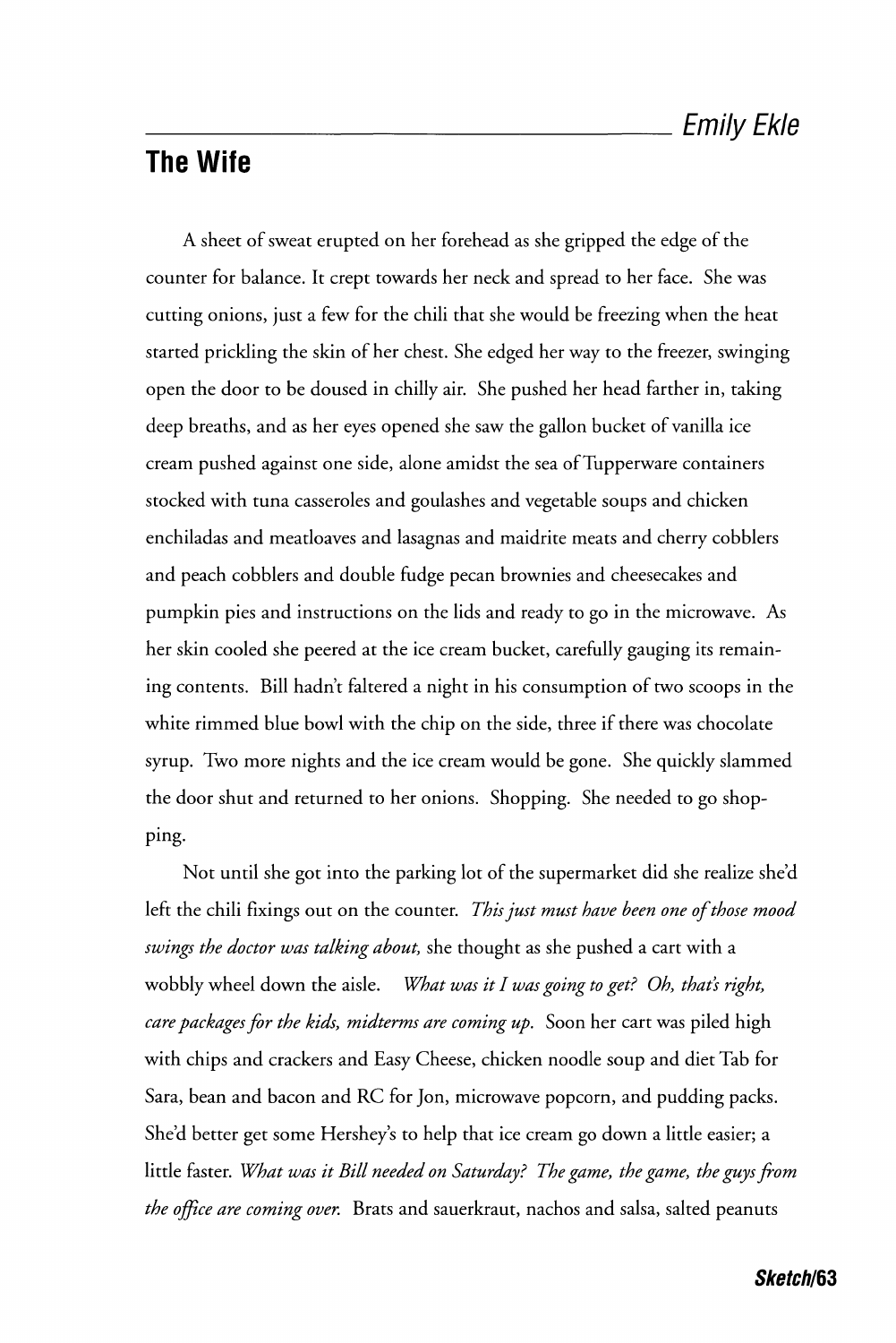and Pabst Blue Ribbon Lite. On her way to the in-store pharmacy to pick up Bill's hemorrhoid prescription the hazy glow of blue from an aisle of shelves upon shelves of boxes and packages caught her eye, stopping her and her squeaky wheeled cart. The blue reminded her of all the blue sleepers and little shirts and blankets and bibs she'd bought for Jon when she'd found out she was having a boy. She eyed the plethora of heavies and lights and mediums and plastics and cottons and wings and thins and tampons and pads, remembering that the last time she hadn't had to buy these was when she had been pregnant with Sara. With a sigh she moved on, making a note to herself as she went to renew Bill's subscription to *Reader's Digest.* 

Her next stop was the post office, two books of stamps and a box of envelopes and some stationery to fill up the envelopes as well as her afternoon. "Hello, how are classes? How are grades? Are you eating well? Are you sleeping well? When are you coming home for a visit? Do you need any cash? Why haven't you called, collect is okay...". Letter after letter, until the envelopes and the stationery and the stamps and the ink in her pen were gone. Carefully addressed and stamped and filed in the box in the drawer in the desk in the den, each with their own little post-it note with the date to be mailed and the date of its arrival so they could be sent at proper intervals.

As she was shutting the desk drawer with satisfied fatigue, she spied the Britannica set she had bought when the kids were in high school from the salesman who'd come to the door with a swagger and a deal for \$599.95. She picked up the "M" volume and turned to the entry for "menopause" which came somewhere before "menstruation" and read about breast tissue atrophy and vaginal dryness and headaches and memory loss and depression and mood swings and crying spells and irritability and night sweats and hot flashes and sleeplessness and hair loss and feeling unwanted. She turned to the "A" volume and looked up arteries and looked at the drawing with hands splayed and feet spread apart and thought about that drawing never having bled and saw that the arteries in the forearm were called radial and ulnar, just like the bones and then she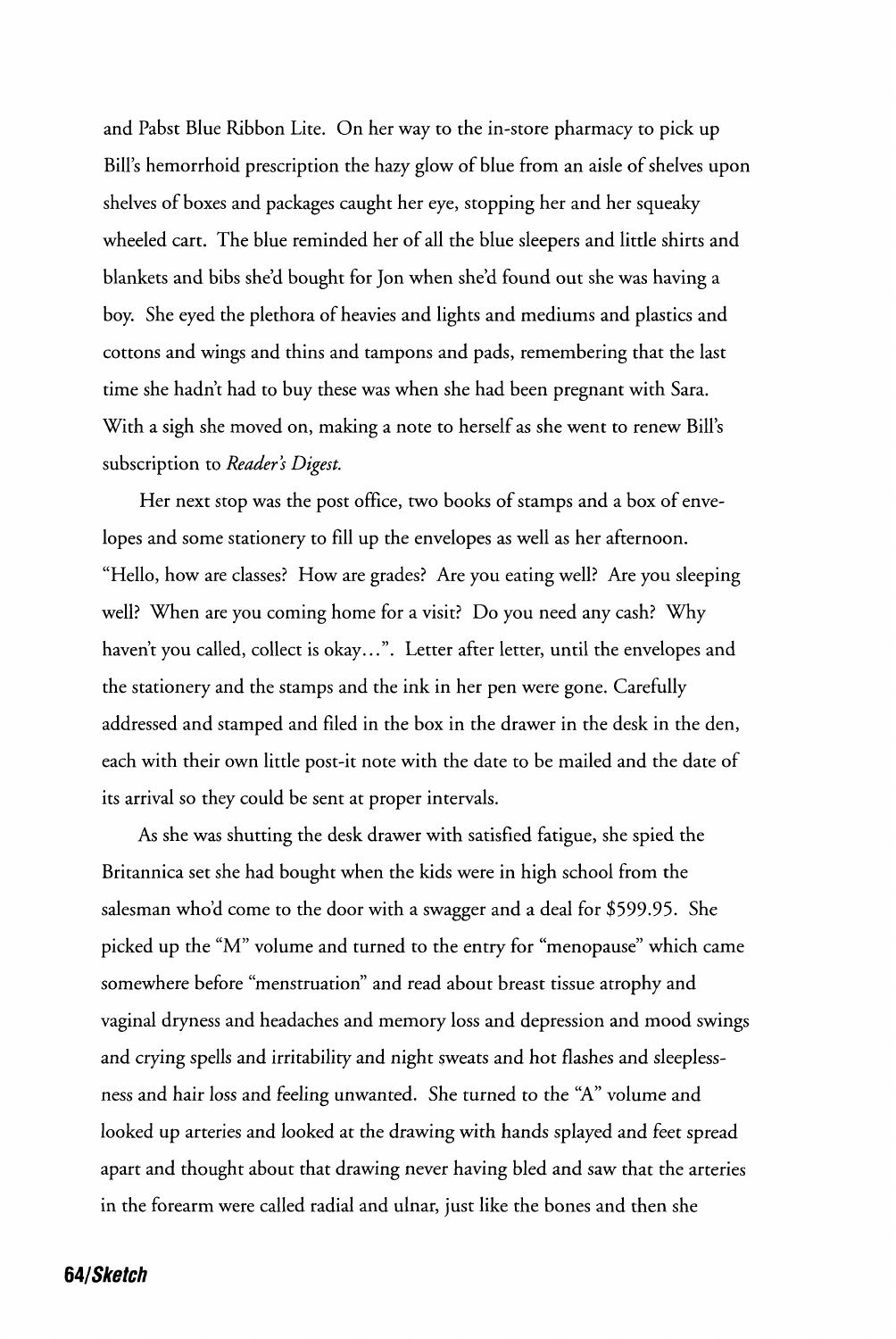closed the book and went to the kitchen to finish the green salad and to prepare the pork chops that were lying in the pan, as cold and lifeless and bloodless as she felt, she poked at the flesh-it felt firm, yet yielded under the pressure of her finger.

While the pork chops were broiling for Bill's supper, she went to her closet and pulled out her nice suit, not having been worn since Sara's graduation, and hung it in the shower and ran hot water to steam out the wrinkles and hung it back in the closet away from Bill's suits so as not to wrinkle again and waited for Bill to come home and watched him eat his dinner and watched him watch his TV and watched for him to want his ice cream and Hershey's chocolate during the ten o'clock news. And while she was watching him, she picked up the phone and called the kids one at a time.

She sat stiff and straight on a chair in the dining room, keeping an eye on Bill and his nod for ice cream, methodically wrapping and unwrapping the phone cord around her wrist as she listened to the kids, Sara needed concert tickets ordered and Jon needed his scholarship application filled out and both needed money and although they didn't really need her, only the things she did and they didn't remember a time when they did, she assured them that she wanted to take care of everything, as she had always done and the care package and letters were on their way and they said fine, that they had to go, and she said *I love you and have fun and be careful.* With the good-bye's, a tingle crawled over the bridge of her nose and tears swarmed in her eyes. She tilted her head back, blinking in rapid succession to avoid the overflow and made it to the bathroom before she bothered Bill in his easy chair. When she reached into the cabinet, to get a washcloth to wet and put over her eyes, she saw the blue box, like the ones at the store, half-empty, gathering dust for more than a year and a half. She took it and pulled them out one by one and unwrapped and shredded each one and let them fall onto the counter. As she attempted to sweep the tattered cotton into the trash with one arm, some fell into the sink and quickly bloated with the water sucked up from the sink. She stood staring down at it, the material full and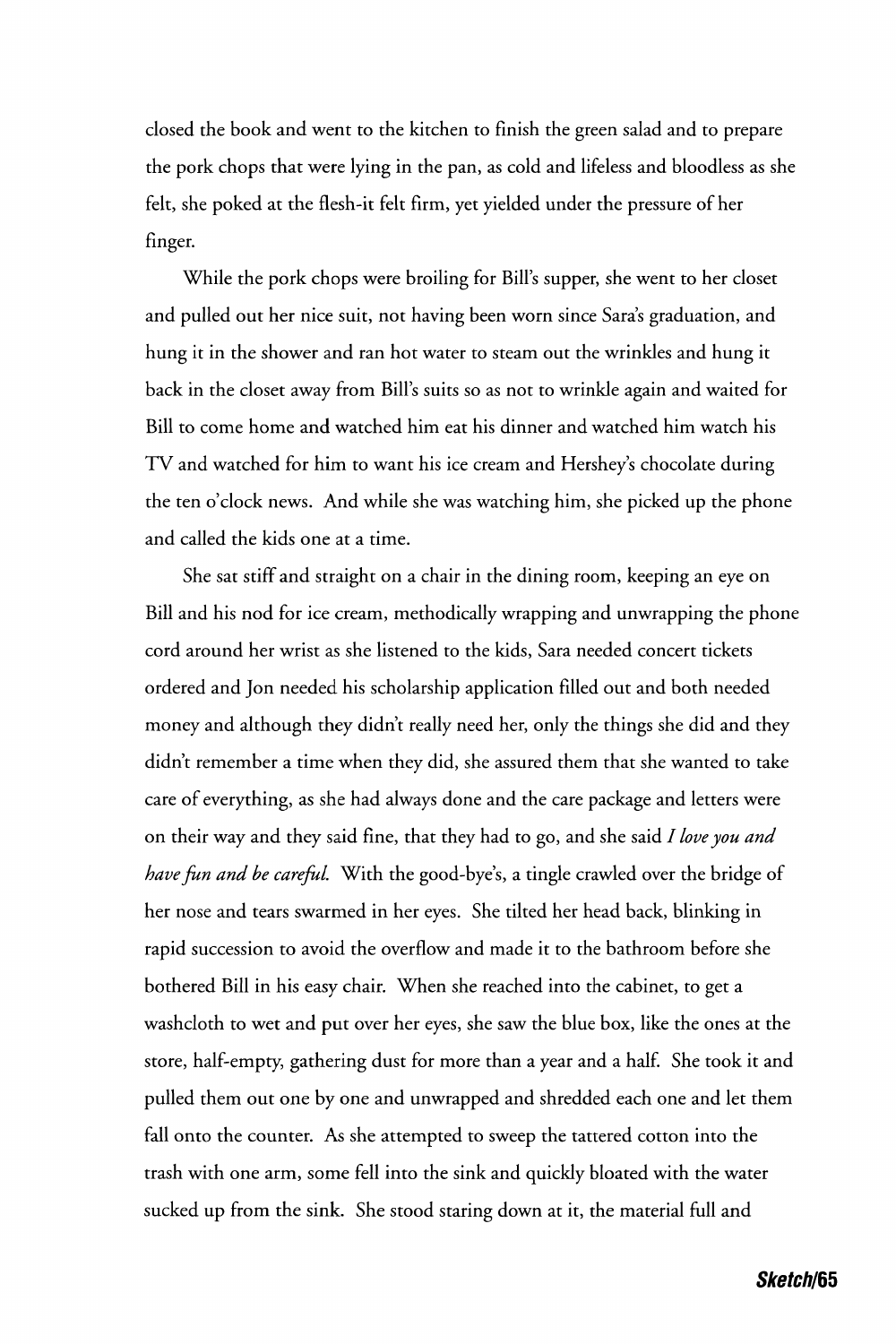bursting with water. She snatched it up, wringing the water from it and flung it into trashcan, where it rested, drained and limp. And then she spied the box and stripped it into tiny pieces because it symbolized everything she'd lost and she couldn't bear to look at it anymore. In fact she couldn't bear anything at all. And she lay upon the tile, with her arms by her sides and her palms facing outwards and her legs slightly spread like the picture in the encyclopedia, as cold and unmoving and barren.

An hour later, she lay in her bed in the same position with Bill's hips rocking between her thighs and her nightgown pushed up around her neck and her breasts slightly sagging and lolling off to the side and she turned her head and fingered the edge of the sheet and listened and waited and slowed her breathing so as not to keep the same rhythm as his. In and out, in and out. After listening to Bill snore and checking the alarm setting on the clock, the moisture set in. It collected on her forehead and gathered on her chest and pooled in the shallow hollow between her neck and shoulders and the damp, sticky union of her buttocks and the sheets was not helping much and as beads of sweat kept multiplying and reproducing she all but leapt out of bed and into the kitchen where she again stuck her head in the freezer and sucked in the frosty air and was reassured by the bare remnants in the ice cream container and it would only be one more night. With that thought she panicked and rushed to the cabinet beneath the sink to reassure herself that the empty bucket that she'd so painstakingly saved was still there, and it was, ready and waiting. Unwilling to face the wall of sleeplessness she sat at the kitchen table and wrote out her list of things to do tomorrow like pick up Bill's shirts from the cleaners and make a tax appointment with the accountant for Bill and schedule Bill and the kids' yearly teeth cleanings and mail this months bills and balance the check book and scrub the bathroom and wash the sheets and get the beer in the fridge so it could start chilling for the game on Saturday. And with the items of the list rolling over each other in her head she laid once again in the still-damp spot on the bed and stared at the ceiling and thought of Bill bringing each spoonful of ice cream to his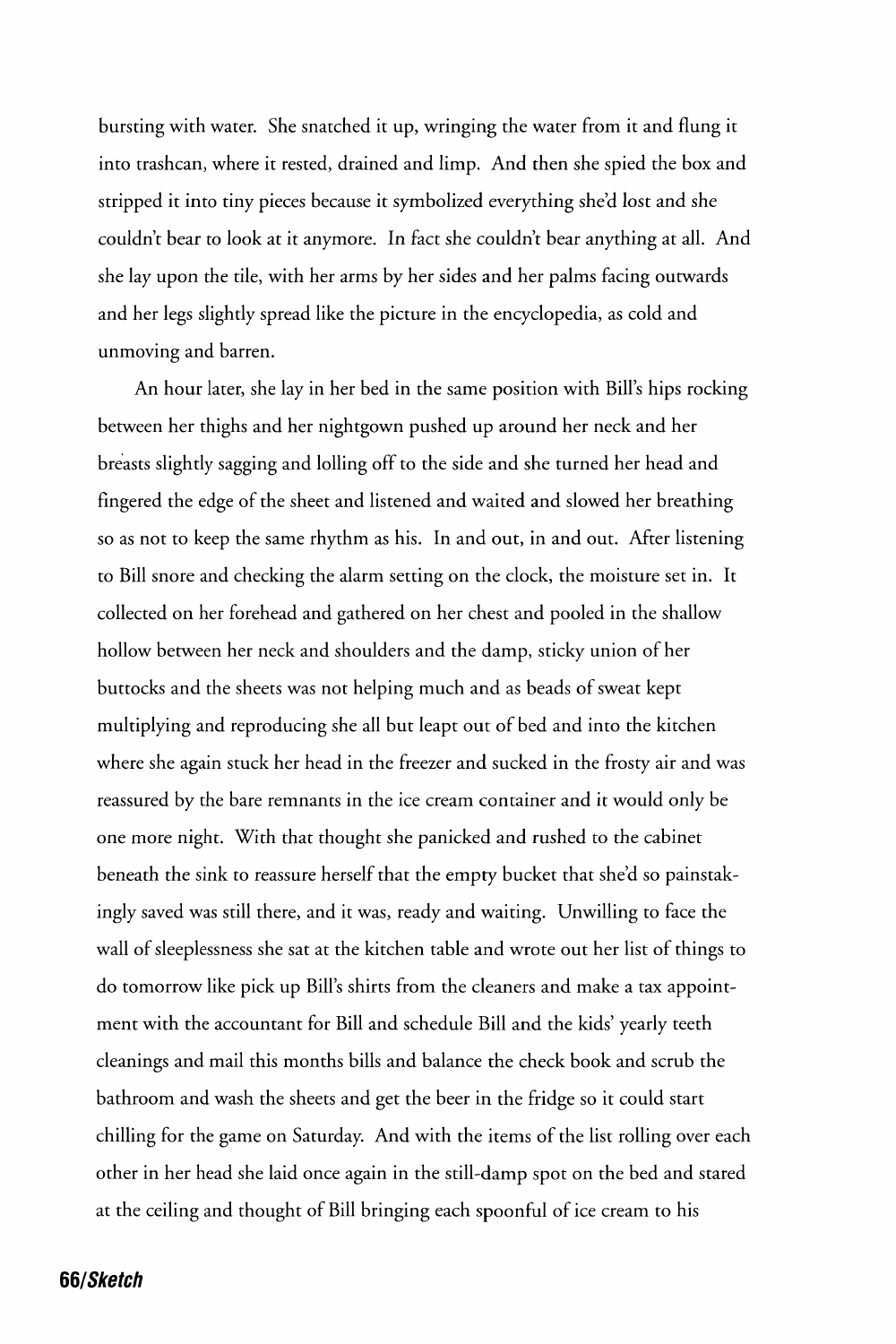mouth, bite by bite emptying the bowl that had emptied the bucket that had been the last step in the process.

The morning came and it was her birthday and although she didn't want to be reminded she got a card in the mail from Jon, picked out by Jon's girlfriend and a headache like no other she'd ever had before but was exactly like the one explained in the encyclopedia and a reminder in the mail about her annual gynecologist appointment, women over 40 should have mammograms every year the card said and then she got daisies from Bill's secretary from Bill and his secretary must have been rushed because the card in the envelope read "To Our Grandson on his  $4<sup>th</sup>$  Birthday" and had a little picture of a puppy. That was okay because she didn't really care about anything at all right then not even the chicken breasts marinating for supper whose flesh could bleed just lying there in the pan or the spray'n'soak cleaner she'd just doused the bathtub with or the ripple of heat she felt begin to burn in her chest and crawl towards her neck and face or the hunks of soggy hair that clung to her nape and temples from the sweat pouring from her scalp.

She went on fixing supper, there was nothing else she could do and nothing else she wanted to do. And when the ten o'clock news came around and Bill had waved an arm indicating the weather report was too important for him to speak to her, that she should just know that he wanted his ice cream and he wanted it right then. She went into the kitchen and carefully dipped out the last bits of ice cream which equaled *2<sup>l</sup> 'i* scoops and drizzled the syrup over it and served it in the blue bowl with the white rim with the chip on the side and sat on the sofa and watched him eat and listened to the sounds of the spoon as it scraped on the sides of the bowl and clanked on his teeth, just as she had for 24 years.

As she lay in bed this night, after he had started snoring and after she had double-checked the alarm clock setting, she didn't wait for the heat and the sweat to come to her. She went to the kitchen to the sink where the bucket that she had emptied for Bill sat waiting. She ran hot water into the sink and washed it thoroughly inside and out and rinsed it and set it in the drainer to dry. With this